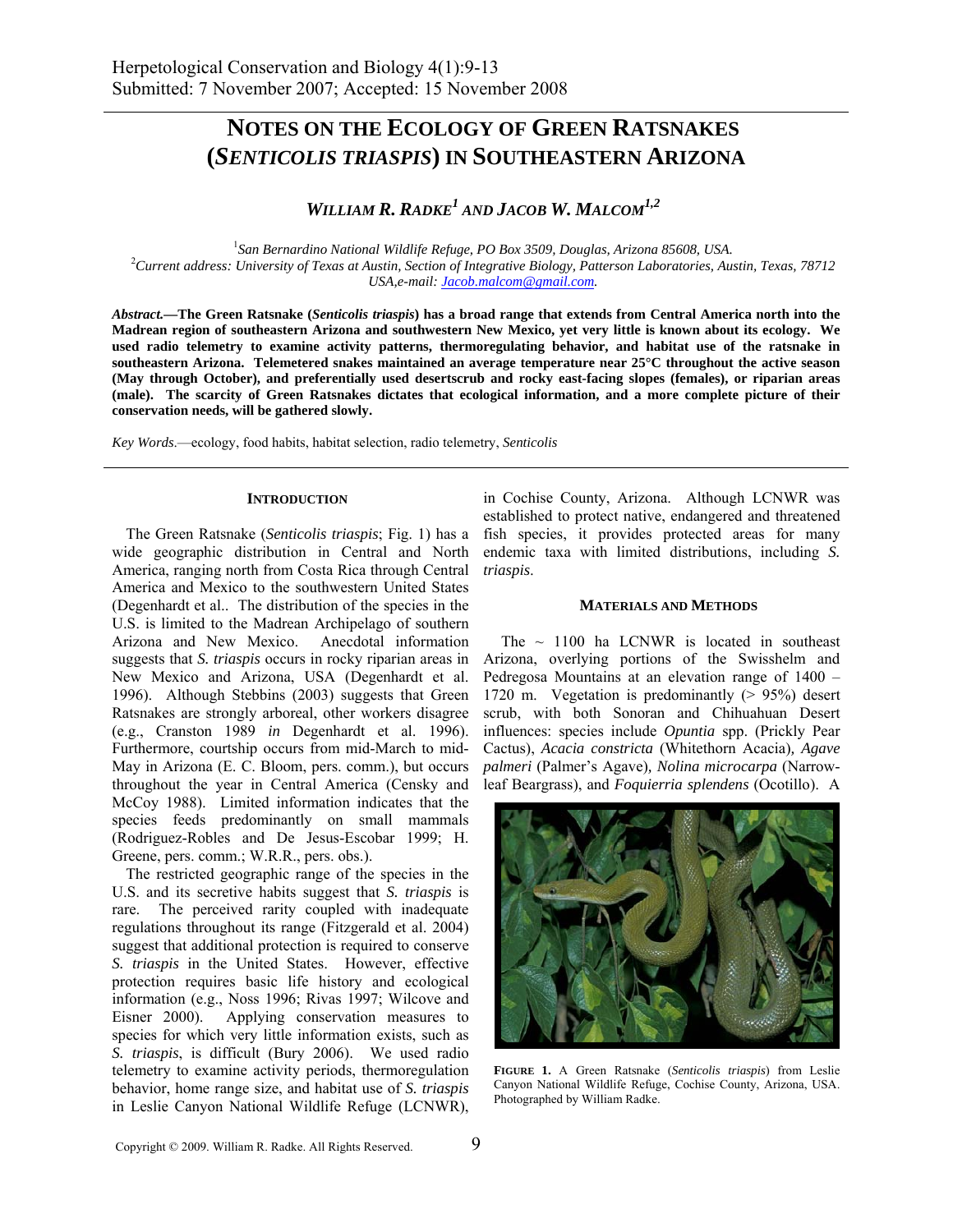narrow riparian gallery forest, occupying < 5% of LCNWR, exists along perennially and seasonally flowing portions of Leslie Creek. *Fraxinus velutina*  (Velvet Ash), *Juglans arizonica* (Arizona Walnut), *Salix gooddingii* (Goodding's Willow) and a few *Populus fremontii* (Fremont's Cottonwood) dominate the gallery forest. The vegetation of the low-lying floodplains includes *Sporobolus airoides wrightii* (Giant Sacaton), but *Prosopis glandulosa* (Velvet Mesquite) and *Celtis reticulata* (Net-leaf Hackberry) are also present. More than 40 reptile and amphibian species,  $> 150$  avian species, and > 50 mammalian species occur in LCNWR (US Fish and Wildlife Service. 2002. Watchable Wildlife: San Bernardino and Leslie Canyon NWR. Albuquerque, NM).

We captured individual *Senticolis triaspis* opportunistically between January 2000 and October 2004. We implanted, using methods described by Reinert (1992), Holohil TS-2 temperature variable transmitters (Holohil Systems Ltd., Carp, Ontario, Canada) into five *S. triaspis* with body masses > 100g (transmitter to body mass ratio  $\leq 5\%$ ). We calibrated the transmitters prior to implantation. We released telemetered snakes at or near their capture point and radiotracked them using a Telonics TR-5 receiver with a 4-element H-antenna (Telonics, Inc., Mesa, Arizona, USA). We checked snake locations at least once every 2-3 d from late February–early November. We checked locations several times a day if an individual was mobile, which we determined by transmitter signal strength and signal direction at a distance of  $\geq$  25m. At each snake's location, we recorded substrate, vegetation, height above ground surface, whether or not we saw the snake, and the transmitter pulse period. We estimated body temperature by transforming the pulse period, which inversely and non-linearly relates to snake body temperature, via a transmitter-specific equation; each transmitter had a very good ( $r^2 > 0.99$ ) fit between pulse period and temperature.

We described the annual body temperature variation based on four telemetered snakes (two females and two males) and macro-scale habitat use of three snakes (two females, one male). We excluded one male from habitat analysis because it exhibited very little movement, and we judged that this sedentary behavior was an anomaly. However, changes in signal strength and direction indicated that the snake was moving within the burrows it used and was likely thermoregulating. We used a oneway ANOVA and Tukey's HSD ( $\alpha$  = 0.05) to estimate mean body temperature and error terms. Although we had small sample sizes, we tested for sex-specific temperature differences using a one-way ANOVA (Neter et al. 1985) using the two female and two male snakes. We checked for any relationship between timeof-day and temperature using a linear model with Gaussian distribution and an identity link (McCullaugh

and Nelder 1989). We performed all analyses using R 2.5.1 (R Core Development Team, Vienna, Austria).

We mapped habitats using DeLorme's X-Map 3.5 (DeLorme, Yarmouth, Maine, USA) program with georeferenced aerial photographs (1:10,000 scale). We added layers to delineate two macrohabitat categories: vegetation and slope aspect. We further separated the vegetation category into either riparian or desert shrub habitats. Riparian habitats were dominated by *Fraxinus* spp. and *Juglans* spp.; whereas, desert scrub habitats were dominated by *Opuntia* spp. and *Acacia constricta*. Mountain ridges in the study area follow a north-south orientation, which creates slopes that predominantly face either east or west. Therefore, we used topographic contours to separate the slope aspect category into eastversus west-facing slopes.

We constructed home ranges (HR) by outlining the locality points. We refrained from using the Minimum Convex Polygon (MCP) model, which requires that a line connecting any two points remain totally within the polygon, because it included areas and habitats in the home ranges not used by *S*. *triaspis,* creating a confounding bias in the results. We overlaid the outline of the HR of each individual snake on vegetation and slope-aspect map layers, and calculated the percentage of each habitat per category within the home ranges (i.e., "used habitat").

#### **RESULTS**

 We captured nine *S. triaspis* in or immediately adjacent to LCNWR. We also found two live and one dead snakes on roads. Capture dates ranged from 8 April to 20 November, with two in April, one in May, two in June, one in July, three in October, and two in November. Individuals never attempted to flee when approached; rather, they remained motionless even when clearly visible on a roadway, and resisted capture only when touched. Captive snakes exhibited diurnal and crepuscular activity. There were two activity peaks, one

**TABLE 1.** Summary statistics of time of radio tracking, home range sizes, and habitat used (in percentage area) by three Green Ratsnakes telemetered at Leslie Canyon National Wildlife Refuge, Cochise County, Arizona, USA. Length is the length in m of the long axis of the home range.

|                   | Female 1   | Female 2   | Male 1    |
|-------------------|------------|------------|-----------|
| Days tracked      | 291        | 20         | 134       |
| Months tracked    | July-April | September- | May-      |
|                   |            | October    | September |
| Home Range (ha)   | 2.20       | 0.84       | 1.31      |
| Vegetation $(\%)$ |            |            |           |
| Desert Scrub      | 94         | 93         | 57        |
| Riparian          | 6          |            | 43        |
| Aspect $(\% )$    |            |            |           |
| East              | 90         | 95         | 95        |
| West              | 10         | 5          | 5         |
| Length (m)        | 250        | 140        | 405       |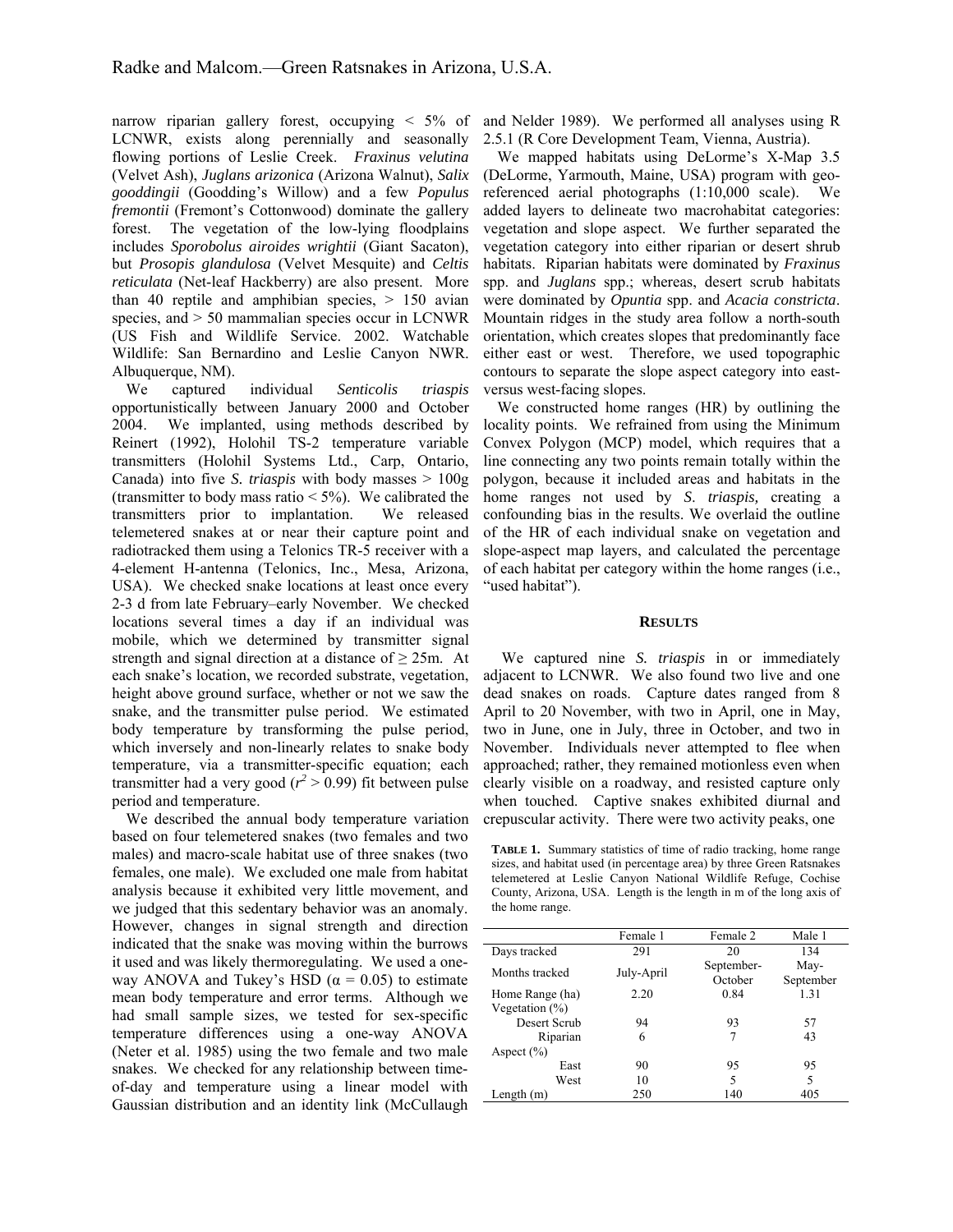

**FIGURE 2.** Average temperature of four Green Ratsnakes (SETR) telemetered with temperature-variable transmitters in Leslie Canyon National Wildlife Refuge, Cochise County, Arizona. For comparison, the average monthly ambient temperature (Ta) for nearby Douglas-Bisbee Airport is shown. Error bars are  $\pm$ 1SE.

in the morning  $(0400 - 0700h)$  and one in the afternoon (centered around 1815h). Captive mating occurred in spring (23 May 2002).

We implanted five *S. triaspis* with transmitters, but gathered locality data on only three individuals (Table 1). Although we tracked Male #2, which does not appear in Table 1, for 34 d and gathered temperature data, we were not comfortable in including this snake in our HR analyses. Snakes were diurnal or crepuscular depending on season and lacked evidence of prolonged daily activity periods. We could determine time of snake movement in only eight instances. Seven movements occurred in the afternoon or evening and one occurred in the morning. Only one telemetered *S. triaspis* was found in vegetation. This individual climbed vegetation for approximately 45 min after release, and was never again found in an arboreal habitat. Individuals appeared to move through interstitial spaces between rocks on the hill slopes where they spent the majority of their time. Ratsnakes even moved through the interstitial spaces between rocks when crossing under a road that had been built on top of loose rock; that is, we stood on the road surface and the snake was at an undetermined depth under the roadway where spaces between the rocky fill material could have been the only transit route.

Mean monthly *S. triaspis* body temperatures from March through October was approximately 25°C. Based on local weather data (National Weather Service, Western Regional Climate Center. http://www.wrcc.dri.edu/cgi-bin/cliMAIN.pl?azdogl.

Last Accessed: 27 April 2009) Ratsnakes actively thermoregulated and maintained body temperatures near ambient air temperature in May and October, but lower than ambient air temperatures during the summer (Fig. 2). Female mean temperature was  $25.2^{\circ}$ C (SD = 3.8, *n* = 71) and male mean temperature was  $24.8^{\circ}$ C (SD = 2.1, *n*  $= 55$ ). We had insufficient data to test for a time-bymonth effect on body temperature; however, there was no relationship between time-of-day and body temperature  $(F_{1,123} = 0.76, P = 0.39)$ .

We recorded 89 locations of the telemetered *S. triaspis.* Of these observations, 55%  $(n = 49)$  were in talus, 25% ( $n = 22$ ) were in living vegetation, 11% ( $n =$ 10) were in woody debris, and  $9\%$  ( $n = 8$ ) were in rodent burrows. Vegetation used by *S. triaspis* included *Acacia constricta*, *Agave palmeri*, *Baccharis salicifolia*  (Seepwillow), *Fraxinus velutina*, *Opuntia* spp., *Prosopis glandulosa*, and *Sporobolus gigantea*. Most (84%) observations of telemetered *S. triaspis* were in desert scrub, but some (16%) were in riparian habitats. Home range and Length (length of long home range axis) estimates for the three individuals were variable (Table 1). The two females predominantly used desertscrub and east-facing slopes; whereas, the male used riparian areas more than females, but similar to females, desert scrub and east-facing slopes were favored (Table 1).

#### **DISCUSSION**

Species that are scarce at the landscape scale present difficulties in our attempts to understand their ecology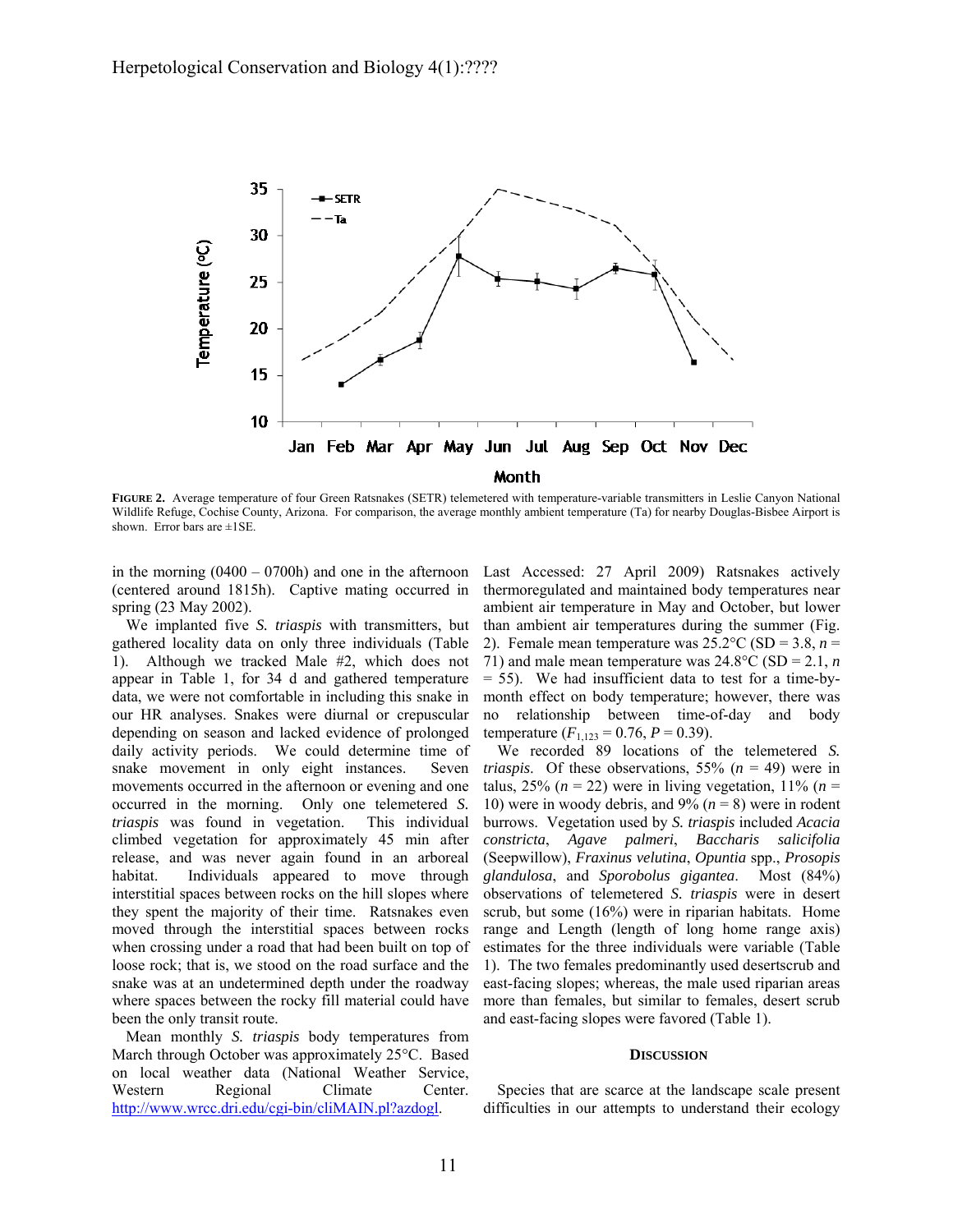and to provide for their conservation. Our data provide information on the natural history and ecology of *Senticolis triaspis*. However, our sample size is small and conclusions should be made with caution: these are pieces of information that will help our general understanding and conservation of the species (Bury 2006).

Our data suggest that *S. triaspis* actively thermoregulate to maintain a body temperature near 25°C during the active seasons. This field-derived data agree with previous findings that there may be a preference for 25°C (Schulz 1996). The apparent preference of *S. triaspis* for east-facing over west-facing slopes (discussed below) may be tied to thermoregulation (Huey et al. 1989). Individuals on east or southeast-facing hillsides may achieve their thermal preference more quickly in cooler months (e.g., October) given increased solar insolation, and the thermal preference may reflect the observed habitat use pattern.

Based on the analysis of our telemetered snakes, as well as ancillary observations in Mexico (WRR and JWM, pers. obs.; J. Malone and J. Meik, pers. comm.), *Senticolis triaspis* tend to be denizens of rocky, eastfacing slopes. At LCNWR, these slopes are predominantly desert scrub, although we made a number of observations (16%) in riparian areas. Our use of HR outlines rather than MCPs seemed appropriate: Ratsnakes often used rocky, dry washes perpendicular to the Leslie Creek riparian area, then traveled along the riparian area. This habitat use pattern creates an Lshaped home-range; MCPs overestimate HR size and the proportion of desertscrub habitat used by connecting the opposing ends of the L-shaped habitat. We observed one male *S. triaspis* sufficiently to estimate HR, and it demonstrated a markedly different preference pattern than that for females by using riparian habitats considerably more often. More *S. triaspis* in a variety of locations need to be studied to enable a clear understanding of habitat preferences.

Previous findings based on two telemetered *S. triaspis* (Sherbrooke 2006) also demonstrated extensive use of rocky areas but that study took place at a higher elevation on the eastern slope of the Chiricahua Mountains where the vegetation was characteristic of a Madrean woodland (including *Quercus* spp., *Juniperus* spp., and *Pinus* spp.) rather than desert scrub. The ridges of that study site were primarily east-west oriented (resulting in north and south aspects), making direct aspect comparisons between our results and his observations difficult; however, Sherbrooke (2006) noted evidence of thermoregulatory preferences as snakes moved to south-facing slopes late in the year. Likewise, we did not observe telemetered *S. triaspis* regularly climbing vegetation: our only observation of an arboreal *S. triaspis* was of a telemetered individual who had just been released. This is contrary to some reports

that the species is arboreal (e.g., Stebbins 2003) and supports the observations of Schulz (1996) and Sherbrooke (2006).

*Senticolis triaspis* is very secretive; consequently, collecting life history information on this species is difficult. As additional studies accumulate more data on this snake, we will achieve a greater understanding of its ecology, behavior, evolution, and conservation.

*Acknowledgements.—*We thank Harry Greene, Michael Hill, John Malone for numerous constructive comments on an earlier version of this manuscript.

## **LITERATURE CITED**

- Bury, R.B. 2006. Natural history, field ecology, conservation biology, and wildlife management: time to connect the dots. Herpetological Conservation and Biology 1:56–61.
- Censky, E.J., and C.J. McCoy. 1988. Female reproductive cycles of five species of snakes (Reptilia: Colubridae) from the Yucatan Peninsula, Mexico. Biotropica 20:326–333.
- Degenhardt, W.G., C.W. Painter, and A.H. Price. 1996. Amphibians and Reptiles of New Mexico. University of New Mexico Press, Albuquerque, New Mexico, USA.
- Fitzgerald, L.A., C.W. Painter, A. Reuter, and C. Hoover. 2004. Collection, Trade, and Regulation of Reptiles and Amphibians of the Chihuahuan Desert Ecoregion. TRAFFIC North America, World Wildlife Fund, Washington, D.C., USA.
- Huey, R.B., C.R. Peterson, S.J. Arnold, and W.P. Porter. 1989. Hot rocks and not-so-hot rocks: Retreat-site selection by garter snakes and its thermal consequences. Ecology 70:931–944.
- McCullaugh, P., and J.A. Nelder. 1989. Generalized linear models. 2<sup>nd</sup> Edition. Chapman and Hall/CRC, Boca Raton, Florida, USA.
- Neter, J., W. Wasserman, and M.H. Kutner. 1985. Applied Linear Statistical Models: Regression, Analysis of Variance, and Experimental Design. 2<sup>nd</sup> Edition. Irwin Publishers, Homewood, Illinois, USA.
- Noss, R.F. 1996. The naturalists are dying off. Conservation Biology 10:1–3.
- Reinert, H.K. 1992. Radiotelemetric field studies of pitvipers: Data acquisition and analysis. Pp. 185–198 *In* The Biology of the Pitvipers. Campbell, J.A., and E.D. Brodie, Jr., (Eds). Selva Press, Tyler, Texas, USA.
- Rivas, J.A. 1997. Natural history: Hobby or science? Conservation Biology 11:811–812.
- Rodriguez-Robles, J.A., and J.M. De Jesus-Escobar. 1999. Molecular systematics of New World lampropeltinine snakes (Colubridae): implications for biogeography and evolution of food habits. Biological